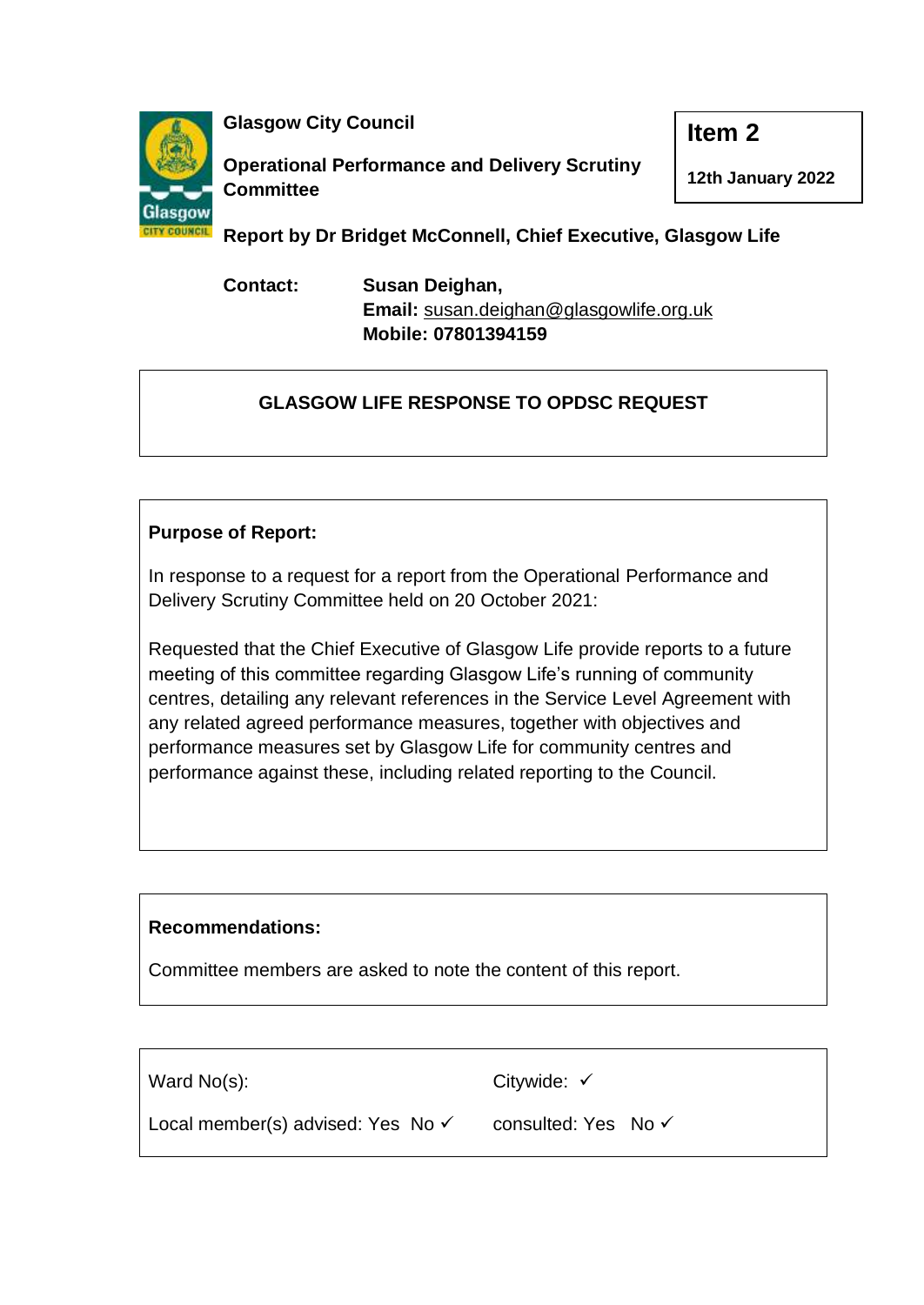

Glasgow Life response to OPDSC request 12th January 2022

**To:** Operational Performance and Delivery Scrutiny Committee

- Date: 1st December 2021
- **From:** Dr Bridget McConnell, Chief Executive
- **Contact:** Susan Deighan, Director of City Marketing and External Relations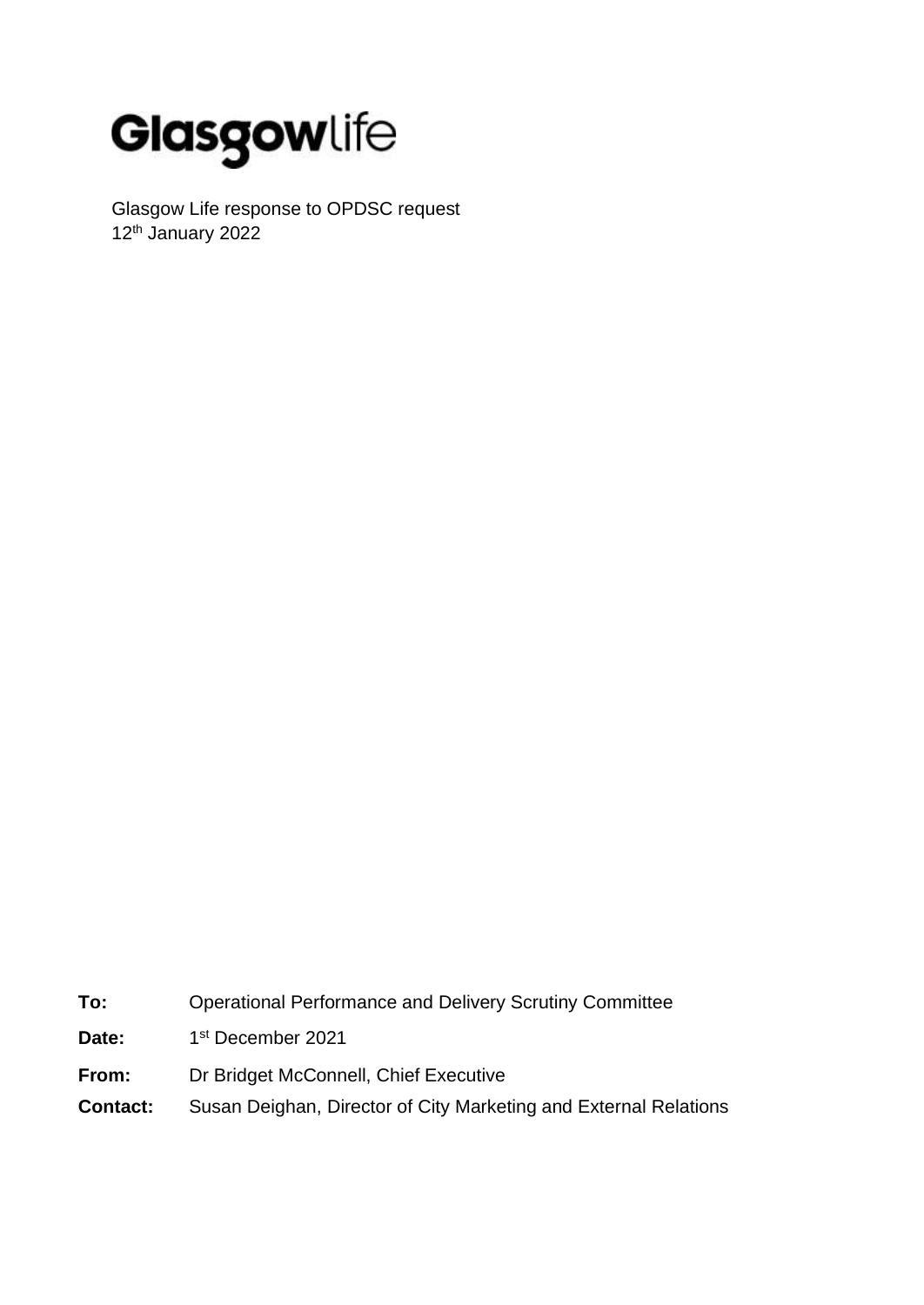## **1.0 Introduction**

- 1.1 Glasgow Life manages and delivers a range of services from 24 community facilities across the city, aiming to enable the people and communities of Glasgow to improve their quality of life through culture, sport, events and learning.
- 1.2 As of October 2021, nine community facilities have re-opened to support the delivery of childcare and a range of local activities and services; a further three have opened as Covid-19 test centres and one additional facility is open as a test vaccination centre, following their closure as a result of the global pandemic and national lockdown in March 2020.
- 1.3 Section 3.1 of this report provides information relating to management of the network of communities facilities from the Services Agreement between Glasgow City Council and Culture and Sport Glasgow, signed and dated 30<sup>th</sup> March 2007. Appendix 2 is an extract from the Services Agreement between Glasgow City Council and Glasgow Life relating to performance standards and performance reporting for all services provided by Glasgow Life. There are no specific performance reporting measures for Community Facilities detailed in the contract.

## **2.0 Contribution to city strategies**

2.1 Community facilities support Glasgow Life's commitment to the following city strategies:

#### 2.2 **Supporting the People Make Glasgow's Communities programme**

The Glasgow Life Communities team contribute to devising the operational programme and support packages required to allow the People Make Glasgow Communities programme to successfully develop new and sustainable operating models for local venues that involve and empower local communities. The team's emphasis is currently on ongoing pilot projects and supporting other opportunities that arise from the programme. To date there have been 34 expressions of interest received involving 15 Glasgow Life managed community facilities and 8 expressions of interest in 4 Public Halls.

#### 2.3 **Community Hubs**

Glasgow Life are working with PALS to develop the Community Hubs programme, identifying priorities to meet local need through collaborative working and service co-location.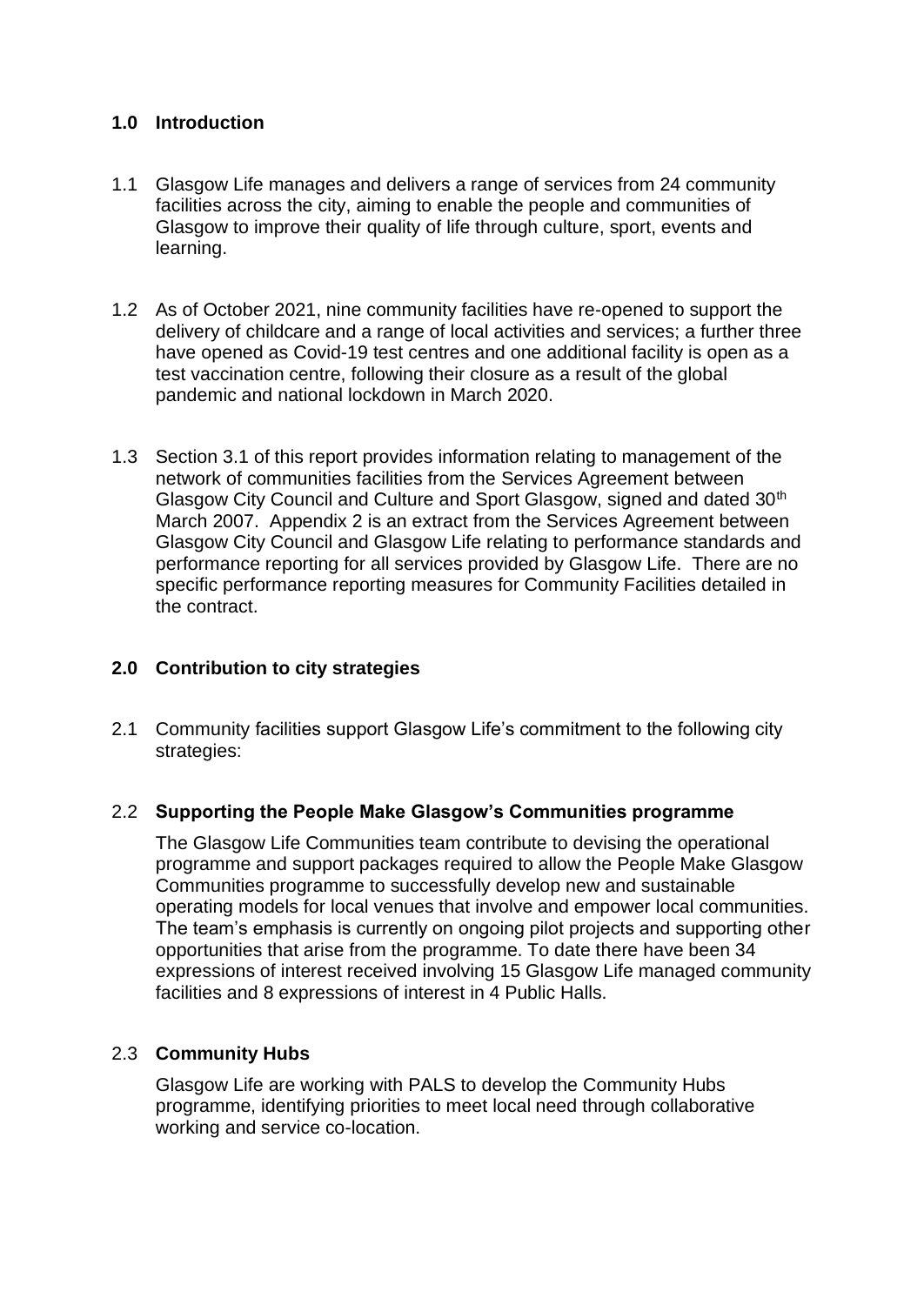#### **3.0 Extract from Services Agreement**

#### **3.1 Part 1E – Community Facilities**

- 1 The Service Provider will manage and develop a network of Community Facilities leased to the Service Provider. The list of Community Facilities is as specified at paragraph 7 of Part 1E of the Schedule.
- 2 The Service Provider will engage with local communities, community representatives and partners to ensure that the network of community facilities is put to the best possible use in the service of community aspirations.
- 3 The Service Provider will ensure that appropriate charges are levied for community and commercial activities in community facility buildings and schools in line with pricing policies agreed between the Parties from time to time.
- 4 The Service Provider will provide facilities for events and activities for children and young people and their families and carers aimed at increasing participation and supporting community health and well-being.
- 5 The Service Provider will encourage and support members of local communities to form Advisory Committees to assist in the governance and management of community facilities and support the capacity-building of these Committees to help manage facilities prudently, effectively and imaginatively to the benefit of the communities.
- 6 The Service Provider, in line with Best Value Review recommendations, will encourage and support Voluntary Managed Facilities committee members to acquire the skills they require to manage their facilities by linking them to key agencies should they require specialist help (e.g. GCVS), and by assisting them in identifying training that meets their needs and in identifying funding to support its provision.
- 3.2 Glasgow Life prepare Change Control documentation which is approved by Glasgow City Council detailing any changes to the property portfolio as part of its current governance arrangements.
- 3.3 Please see Appendix 1 for details of the status of Glasgow Life's Community Facilities.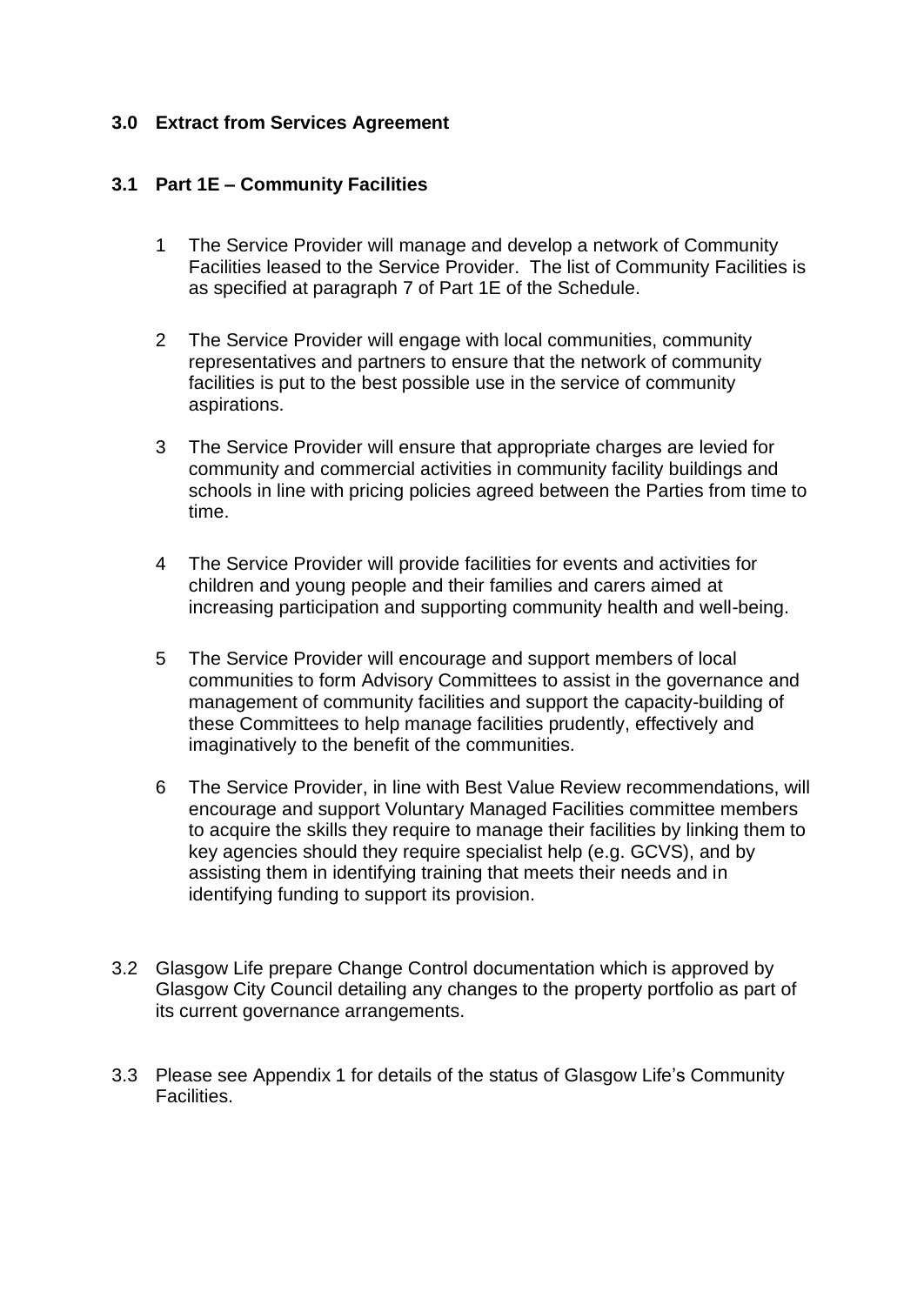## **4.0 Monitoring Performance**

- 4.1 Glasgow Life's performance management framework monitors the progress of all service areas to ensure appropriate alignment and contribution towards city priorities through key performance indicators (KPIs) which are reported to via the quarterly Corporate Scorecard and included the Glasgow Life performance reports submitted to the Operational Performance and Delivery Scrutiny Committee, most recently in January and October 2021.
- 4.2 Prior to the pandemic Glasgow Life monitored the performance of community facilities through two KPIs: the number of recorded visits; and the number of lets.
- 4.3 The table below provides full year data for the financial year 2019/20 with full year comparative data from 2018/19.

| <b>KPI</b>                                                           | 2019/20<br><b>Performance</b> | <b>Variance to</b><br>target | <b>Variance to</b><br>2018/19 |
|----------------------------------------------------------------------|-------------------------------|------------------------------|-------------------------------|
| Number of recorded<br>visits to community<br>facilities <sup>1</sup> | 1,469,985                     | $+7.80%$                     | $+2.61%$                      |
| Number of lets in<br>community facilities <sup>2*</sup>              | 52,969                        | $+6.11%$                     | $+11.57%$                     |

\*Monitoring the number of lets ceased at the start of the pandemic due to the nature of services being delivered in facilities. Monitoring has now resumed in facilities where space is now available for let.

**<sup>1</sup>** Where possible visits are captured using the electronic sensor at the entrance of the venue, where this is not possible tenants/services operating in the venues manually capture headcounts.

<sup>2</sup> The Lets metric measures the number of lets per venue. A let is considered as the number of lettable spaces which have been let per customer. For example, if a customer lets out two lettable spaces (i.e. two halls or rooms) for an event, this is considered as two lets, no matter how many hours the let lasts. Spaces let as part of an occupancy agreement are counted using the same method, counting the number of lettable spaces which are let, per day. For example, if an organisation has a permanent let for two lettable spaces, this is counted as two lets, per day. Any lets outwith their usual occupancy agreement are recorded separately.

4.4 Data from the 13 community facilities which have re-opened to support the delivery of childcare and a range of local activities and services, including test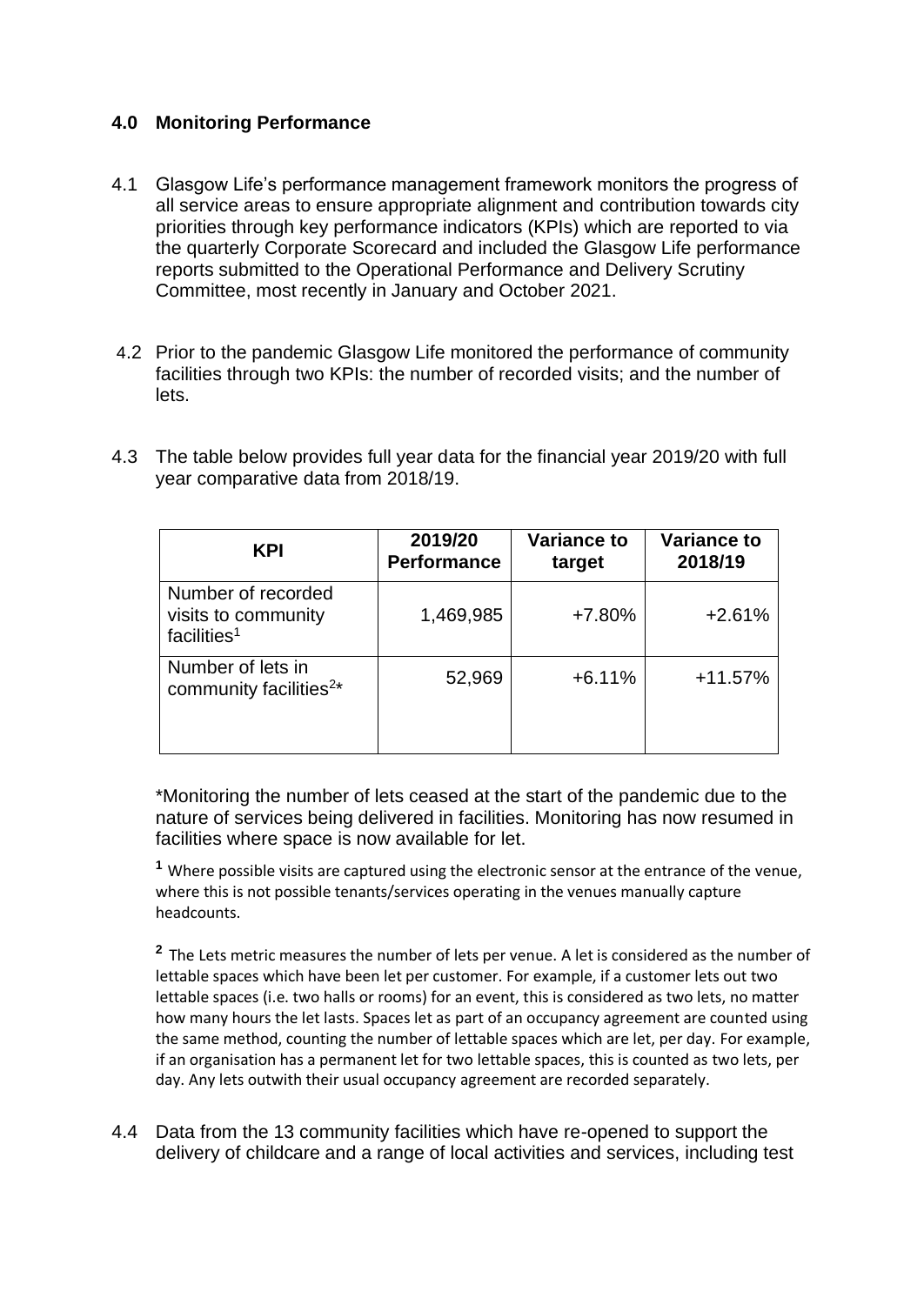centres and a vaccination centre, highlights 127,000 visits to date (October 2021) which is 88,000 more than the same period in 2020-21.

4.5 Please see Appendix 2 for the extract from the Services Agreement regarding performance standards and performance reporting.

## **5.0 Measuring Customer Satisfaction**

- 5.1 In the year prior to the pandemic Glasgow Life managed 24 community facilities across the city on behalf of Glasgow City Council, attracting 1.5 million visits throughout the year. The 2019 Glasgow Household Survey (GHS) reported that 15% of respondents had used a community centre. The 2021 GHS suggests a year on year reduction for the same indicators at 13%. However, these findings should be interpreted in the context of the pandemic, having been captured over a period of unprecedented change and disruption both to Glasgow Life services and to respondents' day-to-day lives. In addition, because this measure is based on users over the past year, coinciding with periods when Glasgow Life venues were closed, there were less than 300 respondents for each of these indicators. Therefore it is advised these figures are treated as indicative due to the small sample size.
- 5.2 It should also be noted that overall satisfaction with the services provided by the Council Family Group decreased compared to the previous wave of the survey: 48% were satisfied (compared with 67% in 2019), while 32% were dissatisfied (compared to 16%), and 19% were neutral in their opinion (compared to 15%). Satisfaction with community facilities was 67% in 2019 and remained at 67% in 2021.

#### **6.0 Policy and Resource Implications**

#### **Resource Implications:**

| <b>Equality and Socio-</b>                  |      |
|---------------------------------------------|------|
| <b>Council Strategic Plan:</b> Vibrant City |      |
| Procurement:                                | None |
| Personnel:                                  | None |
| Legal:                                      | None |
| Financial:                                  | None |

**Economic Impacts:**